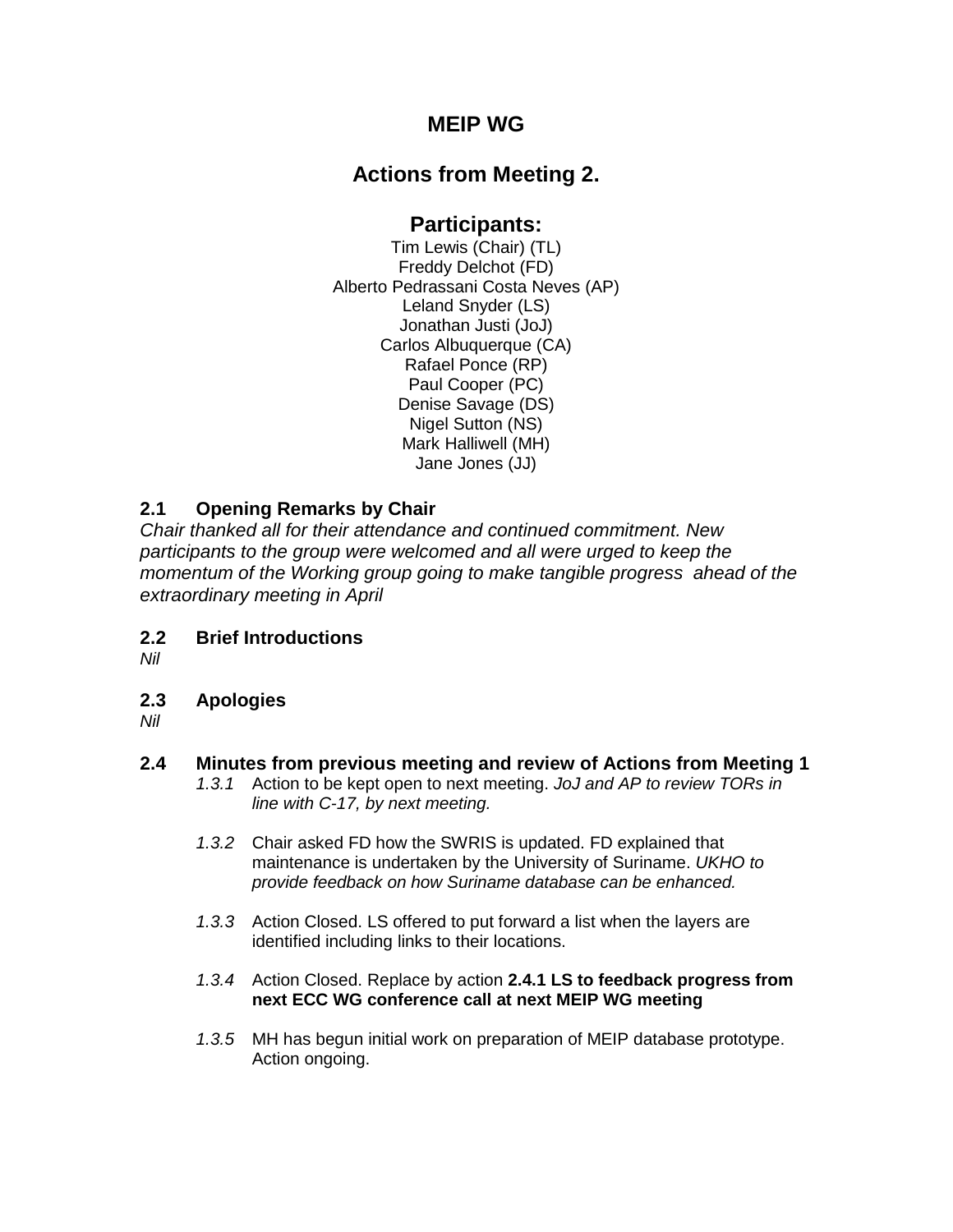- *1.3.6* Action Closed. NS proposed that the layers are grouped into collections as follows:
	- **1. Base layers**  Hydrographic layers
	- **2. RHCs** Limits of commissions C-55 CATZOC
	- **3. Economic Layers** Coral Reefs **Habitats Fisheries Weather**
- *1.3.7* Chair reported that making connections with the World Bank and other funding agencies has been challenging. He asked for members of the working group to pass any contacts on to him. Action ongoing.

#### **2.4.2 Action: 1.3.7 to be expanded to include investigation of the priorities of the funding agencies.**

- *1.4.1* Action closed.
- *1.4.2* Action closed. CL01-2012 has been passed to the MACHC members.

#### **2.5 Drafting a vision**

This idea was taken forward. NS suggested that the MEIP needs to be interoperable, easily accessible and a practical solution as a tool for achieving funding for the MACHC region.

#### **2.5.1 Action: PC and JoJ agreed to pull ideas together.**

**2.5.2 Action: Rest of group to input thoughts to vision by 8th March 2012**

#### **2.6 CL01-2012 Call a Special Meeting during IHC to provide update on MEIP WG**

TL (as chair) to take lead:

Preliminary Agenda Items for Meeting

- Update of Actions and progress
- Present prototype of MEIP
- **2.6.1 Action: MEIP WG provides back brief from meeting to those who are unable to attend.**